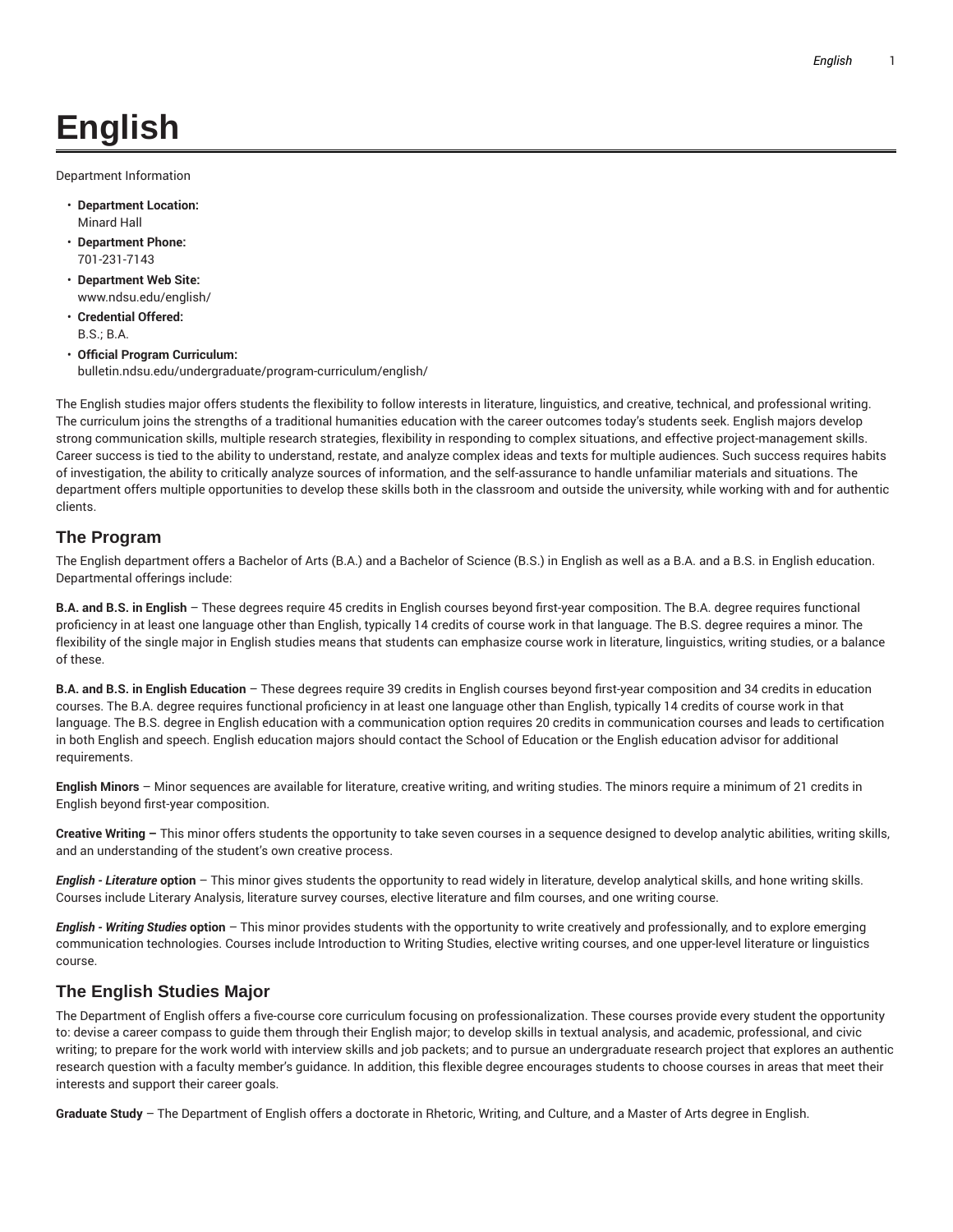#### **Community/Student Involvement Opportunities**

The Department of English offers many options for co-curricular activities that add value and dimension to English majors and minors. Students develop leadership and planning skills by taking part in English Club and the English Honor Society, Sigma Tau Delta. They practice spoken English with international students through Conversational English Circles, and they create and edit an annual literary magazine, *Northern Eclecta*. The department office suite includes a collaboration and creativity space for undergraduate students, where students can meet to study or work on projects, or share lunch and conversation with other majors. English classes often work with a range of local non-profits, and English majors are encouraged to pursue internships, co-ops, and field experiences, and regularly find opportunities in local industries, non-profits, and government offices.

#### **Career Opportunities**

Traditional careers in English studies, such as teaching, and professional and technical writing, are currently in high demand in our region, and the abilities to think critically, to synthesize information, and to write and speak with precision, clarity, and effectiveness are valuable in any career. Thus, many companies look for employees with English majors or minors. The demand for technical and professional writers has been growing, and many companies, non-profit organizations, and government agencies hire English majors. English majors also acquire project management skills and the ability to work as members of a team, which make them desirable employees. Former and current students are employed in writing intensive and/or training positions; some start their own businesses. Some English graduates seek professional degrees (law, library science, ministry, or medicine) or graduate degrees in English immediately after earning a B.A. or B.S.; some choose these options as career changes later in life.

### **High School Preparation**

Beyond the core curriculum requirements necessary for admission to the University, students should have an English preparation that includes both frequent reading from most literary genres and extensive writing experience.

#### **Scholarships**

The Department of English awards more than \$8,000 in scholarships each year. English students regularly are awarded Fulbright fellowships, and participate in the university Honors Program in higher than average numbers. Contact the department for details.

- *Hal and Alice Dickey Memorial Scholarship* awarded to a sophomore, junior, or senior.
- *Professor Ralph Engel Scholarship* awarded to a major who has completed at least 21 credits at North Dakota State University.
- *Marjory Archer Haggart Memorial Scholarship* awarded biennially to a sophomore or junior.
- *G. Wilson Hunter and Phyllis Krantz Hunter Scholarship* awarded to a sophomore, junior or senior.
- *Madeline S. Gittings Endowed Scholarship* awarded to two or three students each year.
- *Mart and Lois Vogel Award for Excellence* awarded to one or two upper-class students.
- *Richard L. Johnson Scholarship –* awarded to a graduate student pursuing literary studies.
- *Rooney Scholarship* awarded to a graduate student.
- *English Faculty Award* awarded to one or two students with 15 to 45 credits.

#### **The Faculty**

The Department of English faculty is dedicated and versatile. Professors have doctorates from diverse and well-respected universities, including Connecticut, Louisville, CUNY, Kansas, Michigan, Minnesota, Washington State, Nebraska, Kentucky, and Purdue. Non-tenured faculty and staff have advanced degrees from universities such as Texas Christian, Iowa, Minnesota State, Northern Illinois, North Dakota State, and South Dakota. Faculty members publish regularly by writing books, journal articles, and book chapters; and they deliver papers at national and international professional meetings. Many faculty members have won awards for their teaching, service, research, and publications — regional, national, and international awards, as well as those from North Dakota State University.

The English department offers a gateway course, Introduction to English Studies (ENGL 167), and two general categories of courses throughout the curriculum.

#### **Writing Studies**

Introduction to Writing Studies (ENGL 275) introduces students to creative, academic, and professional writing. Students can then choose courses in these areas that meet their interests. Upper division classes offer students the opportunity to create web sites, make videos, and explore other communication technologies. Classes include the reading of literature, of scholarly and popular essays, and of professional documents in print and on the web.

#### **Literary Studies**

These classes include lively discussion of literary texts, historical periods, and contemporary issues as illuminated by, or represented in, the course material. Literary studies courses involve frequent reading and writing assignments and the opportunity to present orally. Classes include Literary Analysis (ENGL 272), survey courses, period courses, multicultural courses, interdisciplinary courses, major figures courses, genre courses, film courses and topics courses.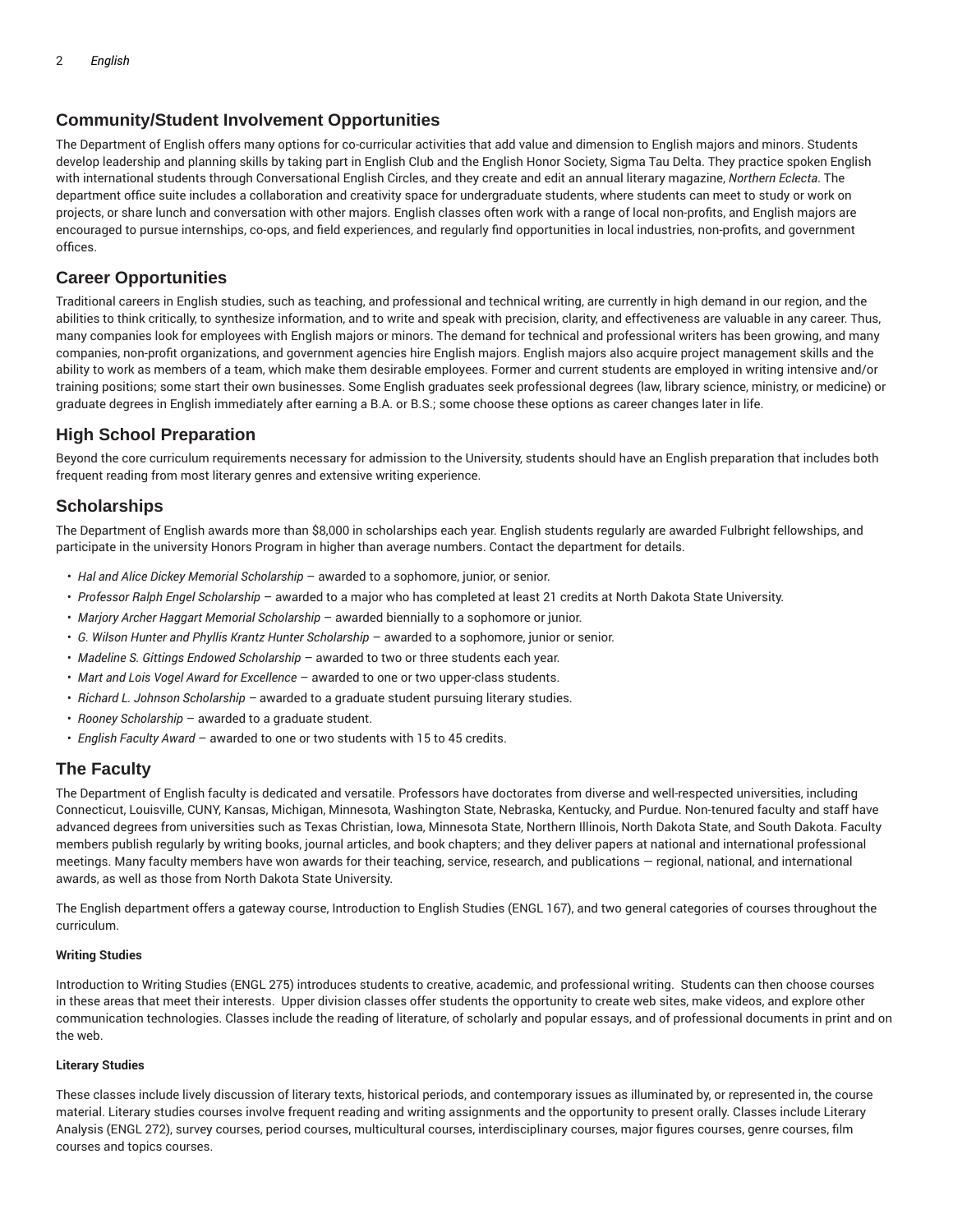# **Plan of Study**

Please note this is a sample plan of study and not an official curriculum. Actual student schedules for each semester will vary depending on start year, education goals, applicable transfer credit, and course availability. Students are encouraged to work with their academic advisor on a regular basis to review degree progress and customize an individual plan of study.

| <b>First Year</b>                    |                                        |                           |
|--------------------------------------|----------------------------------------|---------------------------|
| Fall                                 | <b>Credits Spring</b>                  | <b>Credits</b>            |
| <b>ENGL 110</b>                      | 4 ENGL 200-level elective              | 3                         |
| <b>ENGL 167</b>                      | 3 COMM 110                             | 3                         |
| Gen Ed Quantitative Reasoning        | 3 Gen Ed Science & Tech                | 3                         |
| Minor or Free Elective               | 3 Gen Ed Social & Behavioral Sci       | 3                         |
| Gen Ed Social & Behavioral Sci       | 3 ENGL 120                             | 3                         |
|                                      | 16                                     | 15                        |
| <b>Second Year</b>                   |                                        |                           |
| Fall                                 | <b>Credits Spring</b>                  | <b>Credits</b>            |
| <b>ENGL 275</b>                      | 3 ENGL 272                             | 3                         |
| ENGL cultural diversity or 300-level | 3 ENGL Cultural Diversity or 300-level | 3                         |
| Gen Ed Science & Tech w/ Lab         | 4 Gen Ed Science & Tech                | 3                         |
| AHSS Area 2                          | 3 AHSS Area 3                          | 3                         |
| Gen Ed Wellness                      | 2 Minor or Free Elective               | 3                         |
|                                      | 15                                     | 15                        |
| <b>Third Year</b>                    |                                        |                           |
| Fall                                 | <b>Credits Spring</b>                  | <b>Credits</b>            |
| <b>ENGL Early Period Survey</b>      | 3 ENGL 358                             | 3                         |
| Minor or Free Elective               | 3 ENGL Cultural Diversity or 300-level | 3                         |
| ENGL Cultural Diversity or 300-level | 3 ENGL Later Period Survey             | 3                         |
| Minor or Free Elective               | 3 Minor or Free Elective               | 3                         |
| Minor or Free Elective               | 3 Minor or Free Elective               | $\ensuremath{\mathsf{3}}$ |
|                                      | 15                                     | 15                        |
| <b>Fourth Year</b>                   |                                        |                           |
| Fall                                 | <b>Credits Spring</b>                  | <b>Credits</b>            |
| <b>ENGL 467</b>                      | 3 ENGL 400-level                       | 3                         |
| ENGL 400-level                       | 3 ENGL 400-level                       | $\ensuremath{\mathsf{3}}$ |
| Minor or Free Elective               | 4 Minor or Free Elective               | 3                         |
| Minor or Free Elective               | 3 Minor or Free Elective               | 3                         |
| Minor or Free Elective               | 3 Minor or Free Elective               | 3                         |
|                                      | 16                                     | 15                        |

Total Credits: 122

Please note this is a sample plan of study and not an official curriculum. Actual student schedules for each semester will vary depending on start year, education goals, applicable transfer credit, and course availability. Students are encouraged to work with their academic advisor on a regular basis to review degree progress and customize an individual plan of study.

| <b>First Year</b>             |                                  |                |
|-------------------------------|----------------------------------|----------------|
| Fall                          | <b>Credits Spring</b>            | <b>Credits</b> |
| ENGL 110                      | 4 COMM 110                       | 3              |
| <b>ENGL 167</b>               | 3 Gen Ed Science & Tech          | 3              |
| Gen Ed Quantitative Reasoning | 3 Gen Ed Social & Behavioral Sci | 3              |